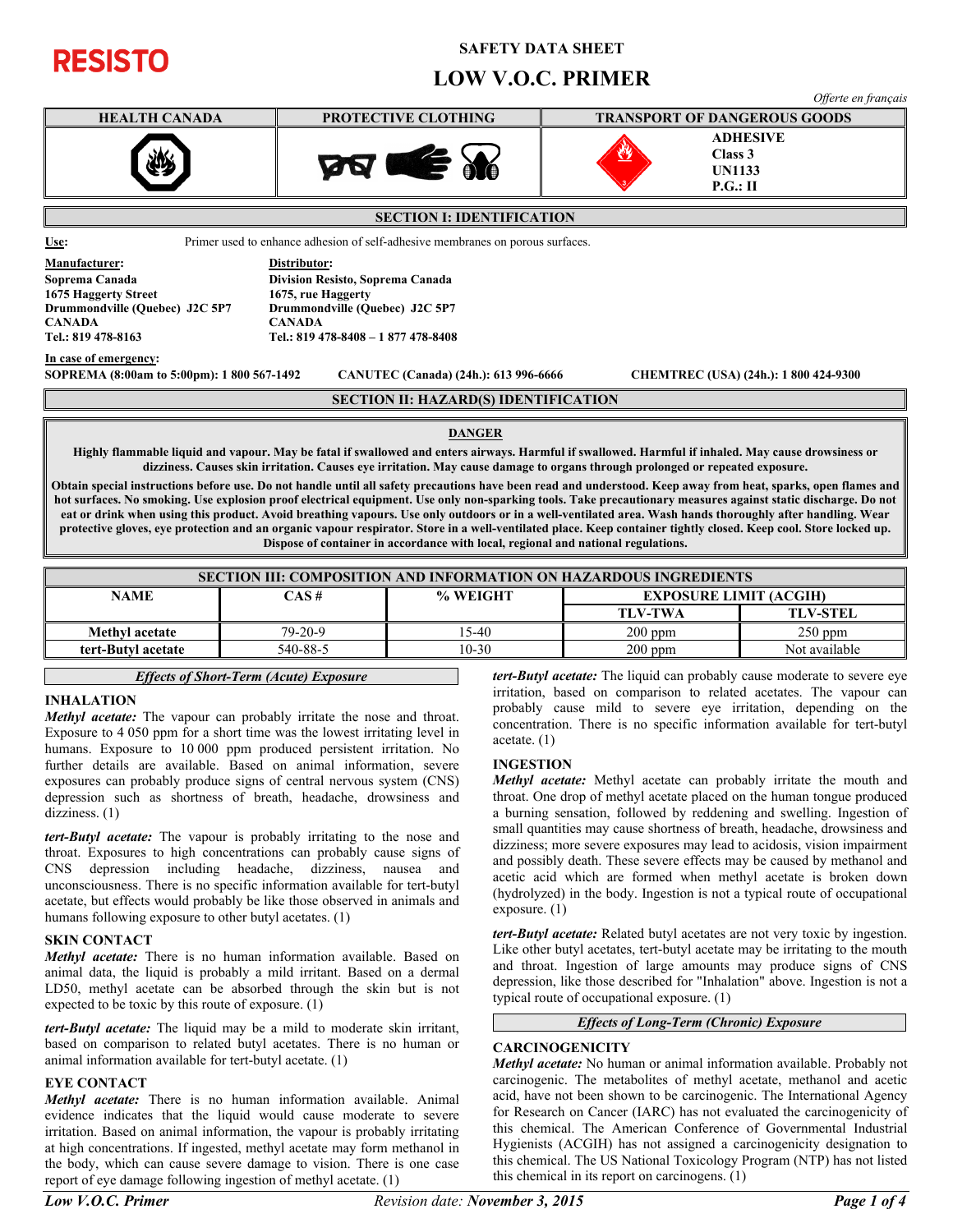*tert-Butyl acetate:* No human or animal information available. Probably not carcinogenic. IARC has not evaluated the carcinogenicity of this chemical. ACGIH has not assigned a carcinogenicity designation to this chemical. NTP has not listed this chemical in its report on carcinogens. (1)

# **TERATOGENICITY, EMBRYOTOXICITY, FETOTOXICITY**

*Methyl acetate:* No human or animal information is available. (1)

*tert-Butyl acetate:* See section XI.

#### **REPRODUCTIVE TOXICITY**

*Methyl acetate:* No human or animal information is available. (1)

*tert-Butyl acetate:* See section XI.

#### **MUTAGENICITY**

*Methyl acetate:* No human or animal information is available. Methyl acetate was not mutagenic in one in vitro test with bacteria, but the vapour was mutagenic to yeast. (1)

*tert-Butyl acetate:* See section XI.

#### **TOXICOLOGICALLY SYNERGISTIC MATERIALS**

*Methyl acetate:* No information is available. (1)

*tert-Butyl acetate:* No information is available. (1)

#### **POTENTIAL FOR ACCUMULATION**

*Methyl acetate:* Does not accumulate. Methyl acetate is readily absorbed through the lungs and gastrointestinal tract. It is partly excreted in the expired air and in the urine. It has been shown in humans that methyl acetate is hydrolyzed in the body to acetic acid, which is naturally formed in the body, and methanol, which is excreted in urine. (1)

*tert-Butyl acetate:* Probably does not accumulate. Studies suggest that tert-butyl acetate is rapidly broken down in the body to acetic acid and tert-butanol and eliminated in the urine. Another study shows that tertbutyl acetate is more slowly eliminated from blood than n-butyl acetate. (1)

#### **SECTION IV: FIRST AID MEASURES**

If exposed or concerned: Get medical advice.

#### **SKIN CONTACT**

Wash with plenty of water. If skin irritation occurs: Get medical advice. Take off immediately all contaminated clothing and wash it before reuse.

#### **EYE CONTACT**

Rinse cautiously with water for several minutes. Remove contact lenses, if present and easy to do. Continue rinsing. If eye irritation persists: Get medical advice.

#### **INHALATION**

Remove person to fresh air and keep comfortable for breathing. Call a poison center if you feel unwell.

#### **SWALLOWING**

Immediately call a poison center. Do NOT induce vomiting. Rinse mouth.

# **SECTION V: FIRE FIGHTING MEASURES**

- **FLAMMABILITY:** Flammable liquid, Class 1B (NFPA)
- **EXPLOSION DATA:** Sensitivity to mechanical impact: No Sensitivity to static charge: Probably will not accumulate static charge, since acetates have high electrical conductivities. Vapours in the flammable range may be ignited by a static discharge of sufficient energy.

**FLASH POINT:**  $-10^{\circ}$ C (Methyl acetate)

**AUTO-IGNITION TEMPERATURE:** Not available

**FLAMMABILITY LIMITS IN AIR:** (% en volume) Not available

#### **FIRE AND EXPLOSION HAZARDS**

This product and its vapours are easily ignited by heat, sparks or flames. Vapours may form explosive mixtures with air. Vapours are heavier than air and may travel a considerable distance to a source of ignition and flash back to a leak or open container. The product may ignite on contact with strong oxidizing agents, strong acids and strong bases. Do not cut, puncture or weld empty containers.

#### **COMBUSTION PRODUCTS**

Carbon oxides  $(CO, CO<sub>2</sub>)$ . Irritating and/or toxic gases or fumes may be generated by thermal decomposition or combustion.

#### **FIRE FIGHTING INSTRUCTIONS**

Evacuate area. Wear self-contained breathing apparatus and appropriate protective clothing in accordance with standards. Approach fire from upwind and fight fire from maximum distance or use unmanned hose holders or monitor nozzles. Always stay away from containers because of the high risk of explosion. Stop leak before attempting to put out the fire. If leak cannot be stopped, and if there is no risk to the surrounding area, let the fire burn itself out. Move containers from fire area if this can be done without risk. Cool containers with flooding quantities of water until well after fire is out.

#### **MEANS OF EXTINCTION**

"Alcohol" foam or polymer foam, dry chemical powder, CO<sub>2</sub>, sand. Use of water spray when fighting fire may be inefficient because of the low flash point of the product.

# **SECTION VI: ACCIDENTAL RELEASE MEASURES**

#### **RELEASE OR SPILL**

Ventilate area. Wear appropriate protective equipment during cleanup. Eliminate all ignition sources. Shut off source of leak if it can be done without risk. Contain the spill. Absorb with inert material such as sand or earth. Sweep or shovel into containers with lids, use clean non-sparkling tools (sp.: plastic) to collect absorbed material. Cover and remove to appropriate well-ventilated area until disposal. Wash spill area with soap and water. Prevent entry into waterways, sewers or basements. Dispose of this product according to local environmental regulations.

### **SECTION VII: HANDLING AND STORAGE**

#### **HANDLING**

This product and its vapours are extremely flammable and toxic. Avoid contact with eyes, skin and clothing. Do not ingest. Avoid breathing mist, vapour or dust. Wash thoroughly after handling. Before handling, it is very important that ventilation controls are operating and protective equipment requirements are being followed. People working with this product would be properly trained regarding its hazards and its safe use. Eliminate all ignition sources (e.g. sparks, open flames, hot surfaces). Keep away from heat. Ground transfer containers to avoid static accumulation. Tightly reseal all partially used containers. Do not cut, puncture or weld containers.

#### **STORAGE**

Store in a cool well-ventilated area out of direct sunlight and away from heat and ignition sources. Keep storage areas clear of combustible materials. No smoking near storage area. Store away from incompatible materials. Store the product according to occupational health and safety regulations and fire and building codes. Storage area should be clearly identified, clear of obstruction and accessible only to trained and authorized personnel. Inspect periodically for damage or leaks. Have appropriate fire extinguishers and spill clean-up equipment near storage area. Inspect all containers to make sure they are properly labelled.

**SECTION VIII: EXPOSURE CONTROLS / PERSONAL PROTECTION**

**HANDS:** Wear gloves in polyethylene or ethylene vinyl alcohol. For short periods of time, you can use butyl rubber, natural rubber, neoprene rubber, nitril rubber, polyvinyl alcohol, polyvinyl chloride and Viton.

**RESPIRATORY:** If the TLV is exceeded, if use is performed in a poorly ventilated confined area, use an approved respirator in accordance with standards (chemical cartridge respirator with organic vapour cartridge(s)).

**EYES:** Wear chemical safety goggles in accordance with standards. **OTHERS:** Eye bath and safety shower.

**CONTROL OF VAPOURS:** Local exhaust is needed to control vapour and dust level to below recommended limits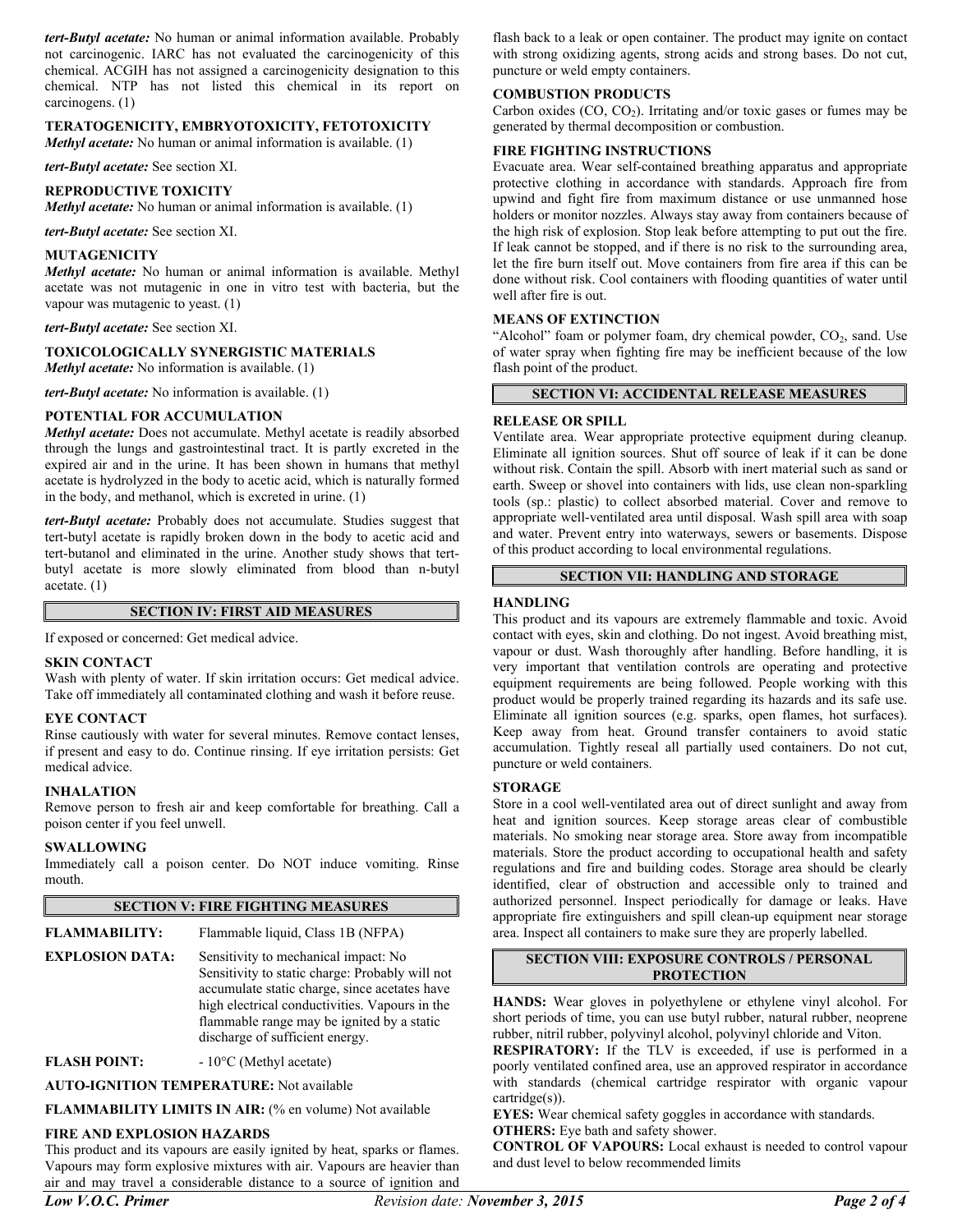# **SECTION IX: PHYSICAL AND CHEMICAL PROPERTIES**

| <b>PHYSICAL STATE:</b>                                           | Liquid                                |  |
|------------------------------------------------------------------|---------------------------------------|--|
| <b>ODOUR AND APPEARANCE:</b>                                     | Red liquid with solvent-like odour    |  |
|                                                                  | similar to camphor odour              |  |
| <b>ODOUR THRESHOLD:</b>                                          | Not available                         |  |
| VAPOUR DENSITY $(air = 1)$ :                                     | Heavier than air                      |  |
| <b>EVAPORATION RATE (Butyl acetate = 1):</b>                     | Not available                         |  |
| <b>BOILING POINT (760 mm Hg):</b>                                | Not available                         |  |
| <b>FREEZING POINT:</b>                                           | Not available                         |  |
| SPECIFIC GRAVITY $(H2O = 1)$ :                                   | $0.94 \text{ kg/L}$                   |  |
| SOLUBILITY IN WATER (20°C):                                      | Not soluble                           |  |
| <b>VOLATILE ORGANIC COMPOUND:</b> 0 g/L (according to EPA rules) |                                       |  |
|                                                                  | / 240 g/l (according to SCAQMD rules) |  |
| VISCOSITY:                                                       | 400 centipoises (Visco Brookfield RV) |  |

#### **SECTION X: STABILITY AND REACTIVITY**

**STABILITY:** This material is stable.

**CONDITIONS OF REACTIVITY:** Avoid excessive heat.

**INCOMPATIBILITY:** Strong acids, strong bases, strong oxidizing agents and potassium tert-butoxide.

**HAZARDOUS DECOMPOSITION PRODUCTS:** Acetic acid, tertbutanol and methanol. During a fire, irritating/toxic gases, such as carbon monoxide, carbon dioxide and other toxic may be formed, depending on fire conditions

**CONDITIONS TO AVOID:** Open flames, sparks, electrostatic discharge, heat and other ignition sources; prolonged exposure to direct sunlight and moisture.

**HAZARDOUS POLYMERISATION:** None.

#### **SECTION XI: TOXICOLOGICAL INFORMATION**

#### **TOXICOLOGICAL DATA**

# *Methyl acetate:* (1)

 $LC_{50}$  (rat): 16 000 – 32 000 ppm (4-hour exposure)<br> $LD_{50}$  (oral, rat): Greater than 5 000 mg/kg  $LD_{50}$  (oral, rat): Greater than 5 000 mg/kg<br> $LD_{50}$  (dermal, rabbit): Greater than 5 000 mg/kg Greater than 5 000 mg/kg

#### *tert-Butyl acetate:* (2)

 $LD_{50}$  (oral, rat): 4 500 mg/kg  $LD_{50}$  (dermal, rabbit):  $2000 \text{ mg/kg}$ 

 $LC_{50}$  (male rat):  $4\,211$  ppm (6-hour exposure)

#### *Effects of Short-Term (Acute) Exposure*

#### **INHALATION**

*Methyl acetate:* Cats and mice exposed to 18 500 ppm or less for short periods (up to 6 hours) experienced eye irritation, difficulty in breathing and CNS depression. Exposures up to 55 440 ppm for 10-20 minutes (mice) and 53 790 ppm for 14-18 minutes (cats) caused fluid accumulation in the lungs and deaths. No effects were noted in mice exposed to 5 000 ppm for 20 minutes. While, similar exposure produced eye irritation and salivation in cats. Cats exposed to 6 600 ppm, 6 hours/day for 7 days showed eye irritation, CNS depression, weight loss and some minor effects. Four of 5 cats survived and recovered slowly. (1)

*tert-Butyl acetate:* High vapour concentrations may cause CNS stimulation (increased activity, shaking, tremors) and/or depression (fatigue, dizziness, and possibly loss of concentration, with collapse, coma and death in case of severe over-exposure). (2)

#### **EYE IRRITATION**

*Methyl acetate:* Application of 100 mg in a standard Draize test produced moderate irritation in rabbits. Application of 0.005 ml produced severe injury to the corneas of rabbits. (1)

*tert-Butyl acetate:* Moderate eye irritant. Effects of eye irritation are reversible. (2)

#### **SKIN CONTACT**

*Methyl acetate:* In two studies, application of 500 mg or 0.01 ml produced mild irritation in rabbits in standard Draize tests. In another study, application of 20 mg produced moderate irritation in rabbits in a standard Draize test. (1)

*tert-Butyl acetate:* No systemic toxicity is expected from acute dermal exposure. There is no data to indicate whether this substance is absorbed through the skin. Slight skin irritant. (2)

#### **INGESTION**

*Methyl acetate:* No relevant animal toxicity information was located. (1)

*tert-Butyl acetate:* High doses may cause CNS depression (fatigue, dizziness and possibly loss of concentration, with collapse, coma and death in cases of severe over-exposure). (2)

# *Effects of Long-Term (Chronic) Exposure*

#### **CARCINOGENICITY**

*Methyl acetate:* No relevant animal toxicity information was located. (1)

*tert-Butyl acetate:* Specific data not available. Tert-Butanol, the primary metabolite of tert-butyl acetate, is an animal carcinogen. In a drinking water study, tert-butanol induced benign kidney tumours in male rats via a α-2u-globulin mode of action, a tumour mechanism not relevant to humans. In female mice, there was an increase incidence of benign thyroids tumours, a tumour mechanism that most likely is not relevant to humans. (2)

#### **TERATOGENOCITY, EMBRYOTOXICITY, FETOTOXICITY**

*Methyl acetate:* No relevant animal toxicity information was located. (1)

*tert-Butyl acetate:* This substance is not a developmental toxicant. It did not cause maternal toxicity and no embryo/foetal toxicity or developmental abnormalities were observed in the offspring of animals following inhalation exposures of 1 600 ppm. (2)

#### **MUTAGENICITY**

*Methyl acetate:* No relevant animal toxicity information was located. (1)

*tert-Butyl acetate:* Negative for mutagenicity both in vitro and in vivo tests.  $(2)$ 

#### **SKIN SENSITIZATION**

*Methyl acetate:* No relevant animal toxicity information was located. (1)

*tert-Butyl acetate:* Not expected to cause sensitization by skin contact. (2)

#### **REPRODUCTIVE TOXICITY**

*Methyl acetate:* No relevant animal toxicity information was located. (1)

*tert-Butyl acetate:* This substance is not toxic to reproduction. The reproductive toxicity of tert-butyl acetate has been investigated in rats via the inhalation route. There were no adverse effects on reproductive performance or sperm number or quality at 1 600 ppm, the highest exposure level tested. In addition, no gross or histopathologic effects were observed in the reproductive organs of male and female rats or mice exposed at 1 600 ppm for 90 days in a repeat-exposure toxicity study conducted via inhalation and there was no adverse effect on estrous cycle length in mice. (2)

# **SECTION XII: ECOLOGICAL INFORMATION**

#### **ENVIRONMENTAL EFFECTS**

Do not allow product or runoff from fire control to enter grounds, basements, storm or sanitary sewers, lakes, rivers, streams or public waterways. Block off drains and ditches. Provincial and federal regulations may require that environmental and / or agencies be notified of a spill incident. Spill area must be cleaned and restored to original condition or to the satisfaction of authorities. May be harmful to aquatic life.

#### **SECTION XIII: DISPOSAL CONSIDERATIONS**

#### **WASTE DISPOSAL**

This product is considered as dangerous material. Consult local, state, provincial or territory authorities to know disposal methods. This material is also known as dangerous waste by RCRA (USA); disposal should follow EPA regulations.